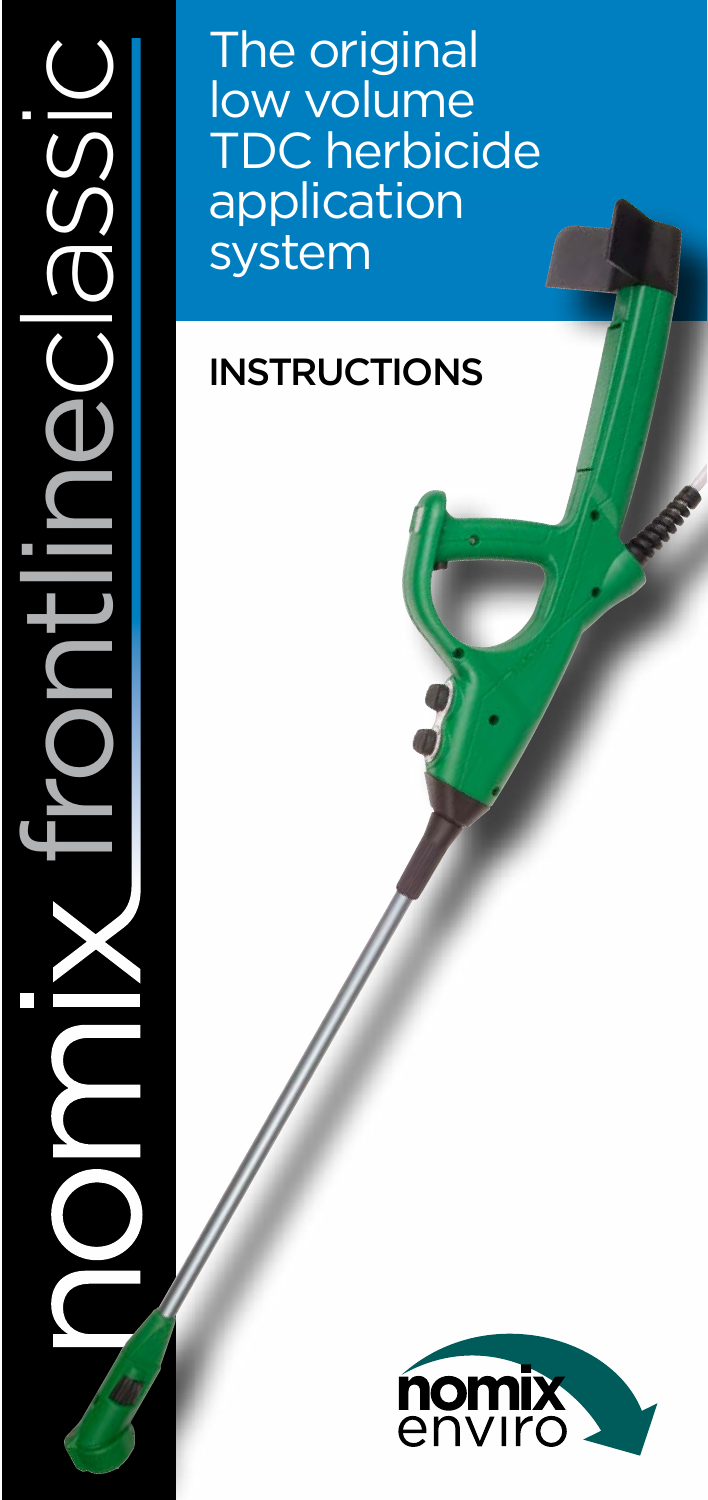| <b>Section 1:</b>  |                                                |          |  |
|--------------------|------------------------------------------------|----------|--|
| Introduction       |                                                | 3        |  |
| <b>Section 2:</b>  |                                                |          |  |
|                    | <b>Component List</b>                          | 4        |  |
| <b>Section 3:</b>  |                                                |          |  |
|                    | <b>Quick Start</b>                             | 6        |  |
| <b>Section 4:</b>  |                                                |          |  |
|                    | <b>Controls and Features</b>                   |          |  |
|                    | Battery and charger                            | 8        |  |
|                    | Shaft<br>Trigger                               | 9<br>9   |  |
|                    | Backpack and herbicide box                     | 9        |  |
|                    | Pacing control                                 | 10       |  |
|                    | Spray width control                            | 10       |  |
|                    | LCD readout                                    | 11       |  |
|                    | Onboard electronics<br>Flow rate               | 12<br>12 |  |
| <b>Section 5:</b>  |                                                |          |  |
|                    | <b>Preparing the Frontline Classic for Use</b> |          |  |
|                    | Personal Protective Equipment (PPE)            | 13       |  |
|                    | Inserting the battery                          | 13       |  |
|                    | Connecting the herbicide box                   | 14<br>14 |  |
|                    | Priming<br>Selecting a disc                    | 15       |  |
|                    | Calibrating                                    | 16       |  |
| <b>Section 6:</b>  |                                                |          |  |
|                    | <b>Operating the Frontline Classic</b>         |          |  |
|                    | Spraying                                       | 18       |  |
|                    | Avoiding spray drift                           | 18       |  |
|                    | Optimum spray pattern                          | 18       |  |
| <b>Section 7:</b>  |                                                |          |  |
|                    | <b>Cleaning the Frontline Classic</b>          | 19       |  |
| <b>Section 8:</b>  |                                                |          |  |
|                    | <b>Storing the Frontline Classic</b>           | 21       |  |
| <b>Section 9:</b>  |                                                |          |  |
| <b>Safety Tips</b> |                                                | 22       |  |
| <b>Section 10:</b> |                                                |          |  |
| Troubleshooting    | 23                                             |          |  |
|                    |                                                |          |  |

-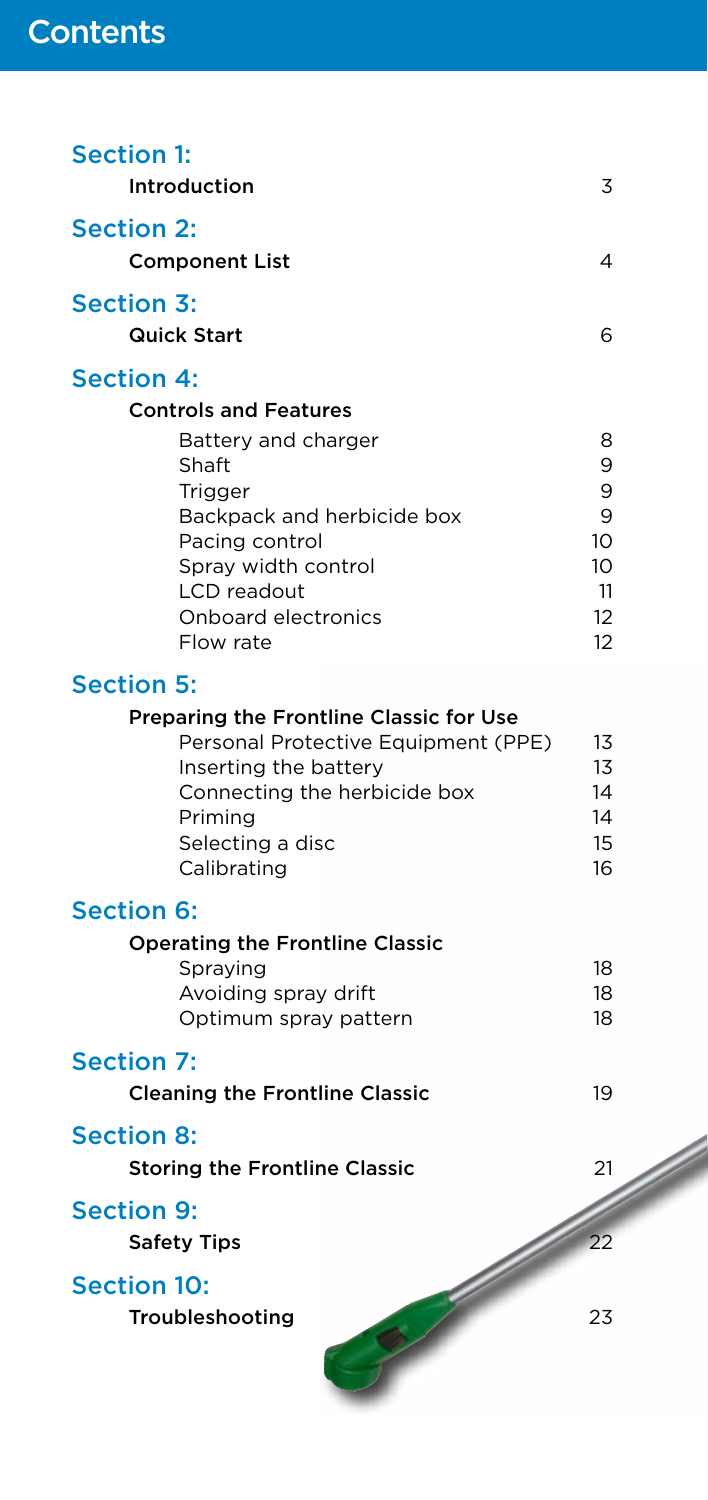The Frontline Classic is a lightweight hand-held low volume herbicide applicator, designed for use with our range of Nomix Total Droplet Control (TDC) herbicides. Nomix TDC is a unique system, combining pre-mixed, highly effective herbicides with easy to use, efficient applicators.

Nomix TDC delivers a constant, uniform droplet size and spray pattern, significantly reducing run-off and virtually eliminating spray drift and droplet bounce. In times of increased environmental and legislative pressure, the Frontline Classic delivers efficient, compliant, cost effective and accurate herbicide applications every time.

Nomix TDC herbicides are supplied in ready to use, lightweight 5 litre packs that connect directly to the lance, eliminating the risk of spillages and operator exposure from mixing and measuring.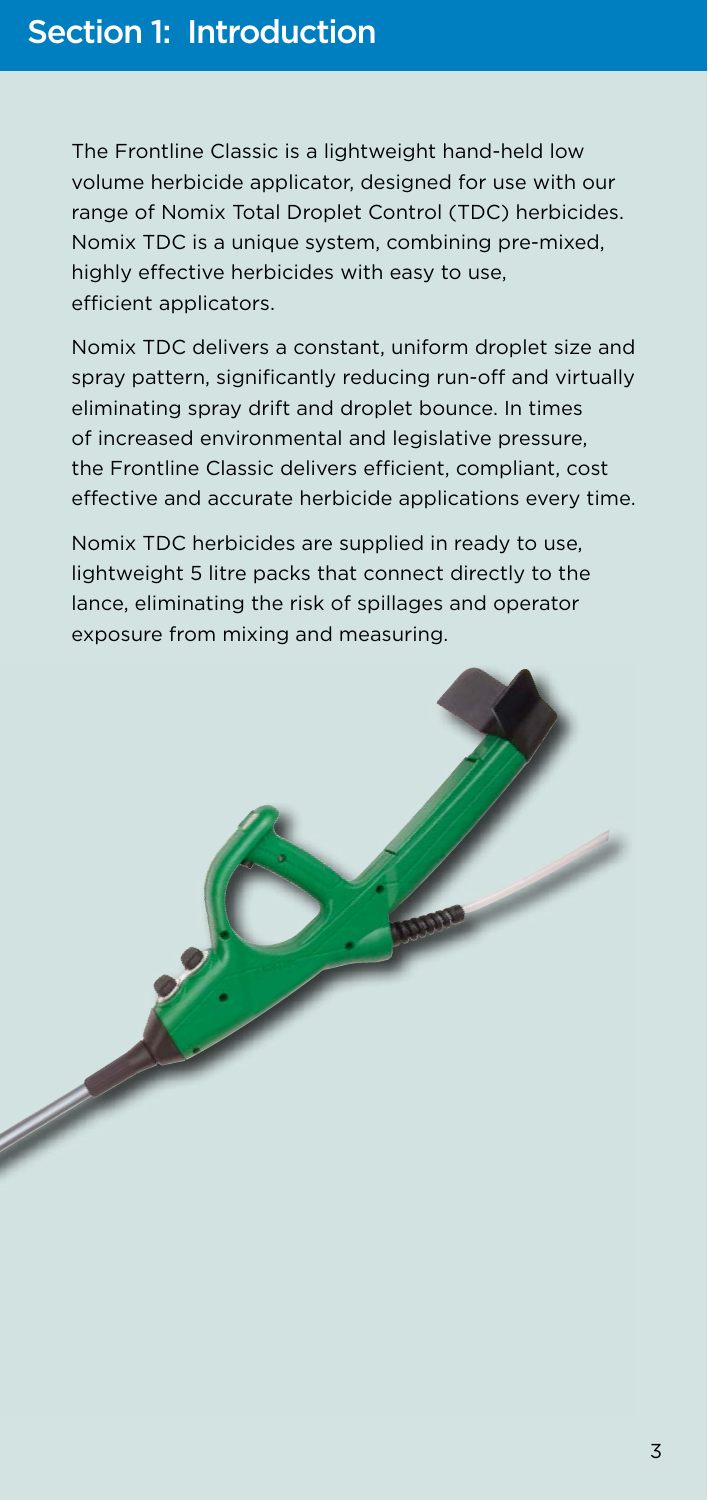# Section 2: Component List

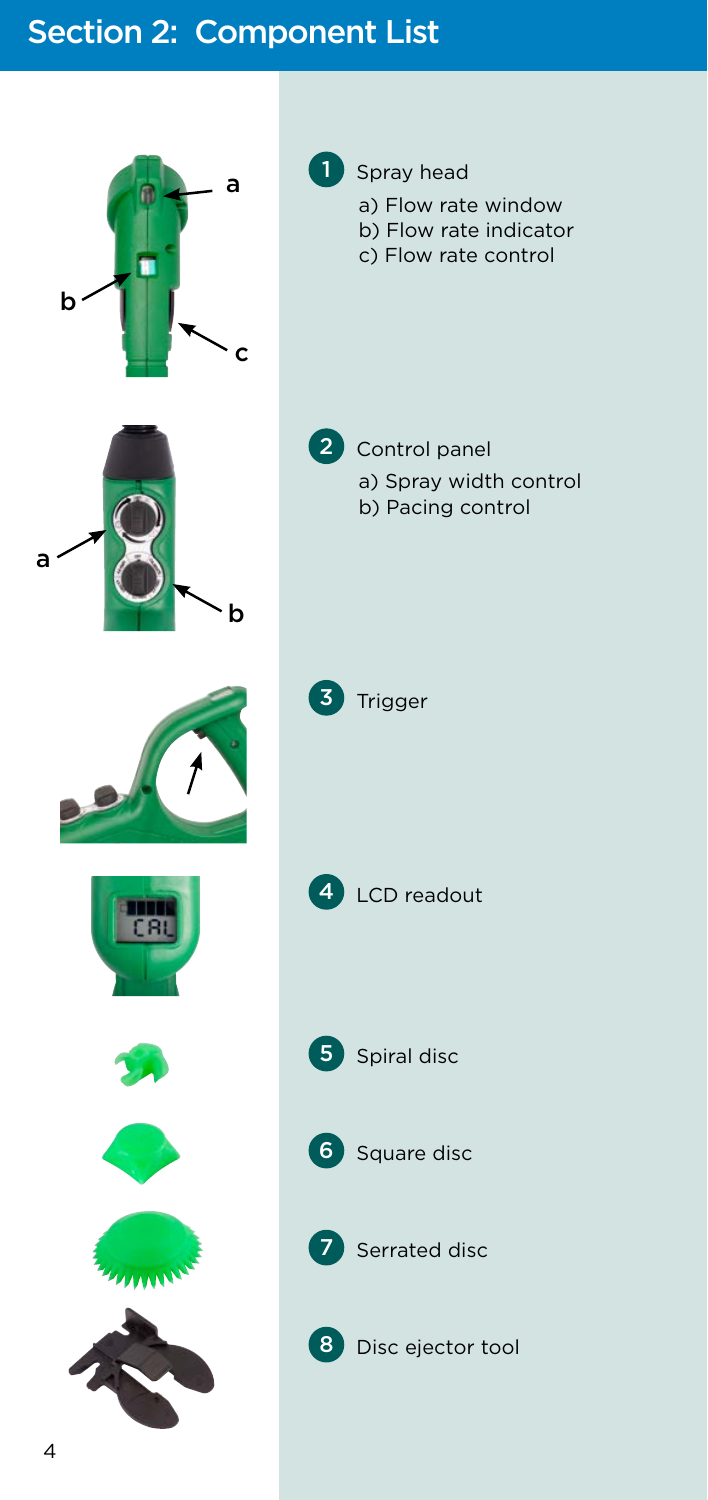





10 Battery charger



11 Car charger\*



12 Backpack



13 Box connector a) Feed tube b) C-clip c) Connector



14 Calibration cup



15 Carry case\*

\* These items do not form part of our standard components. They can be purchased from Nomix Enviro. Please telephone 01264 388050.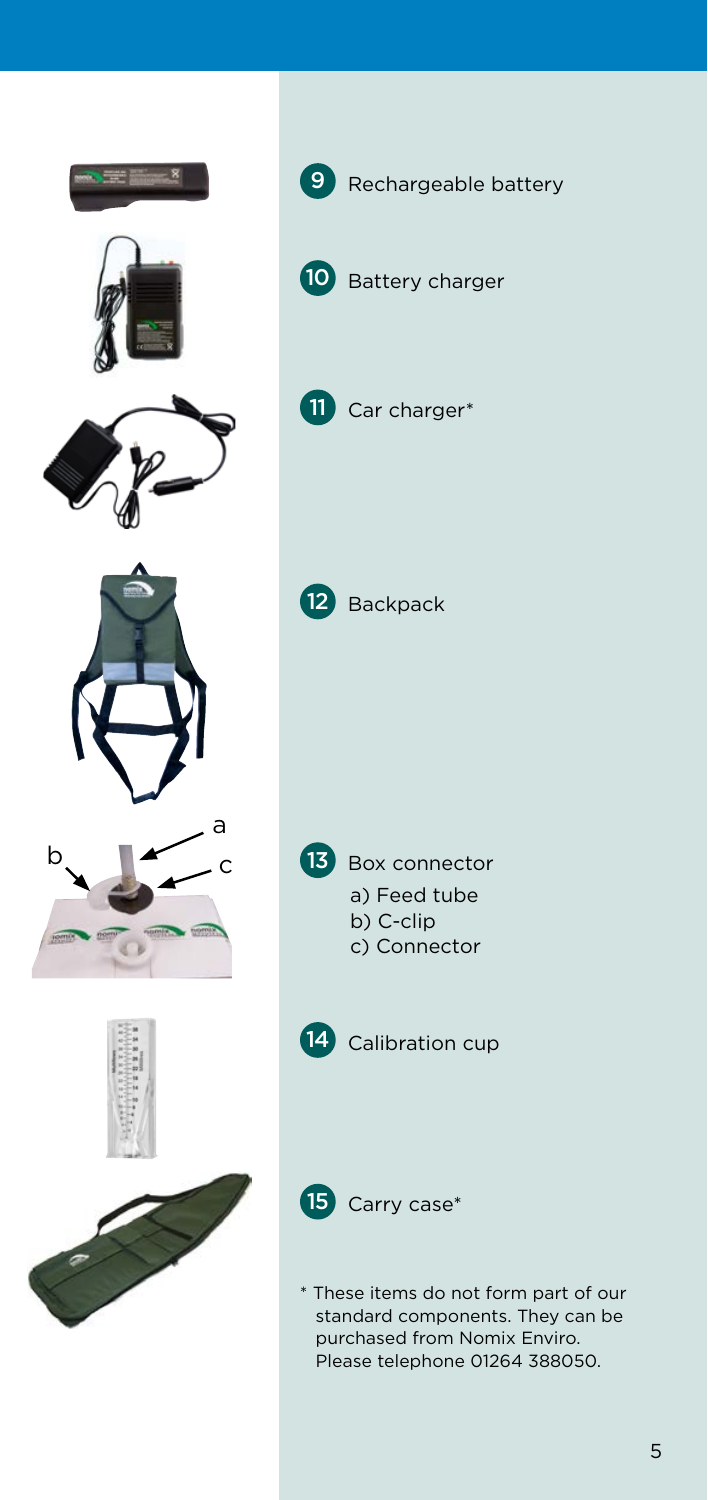# Section 3: Quick Start







minimum of eight hours







3 Select an approved Nomix TDC herbicide





**5** Place the herbicide box in the backpack



6 Attach the lance to the herbicide box, ensuring the c-clip is in place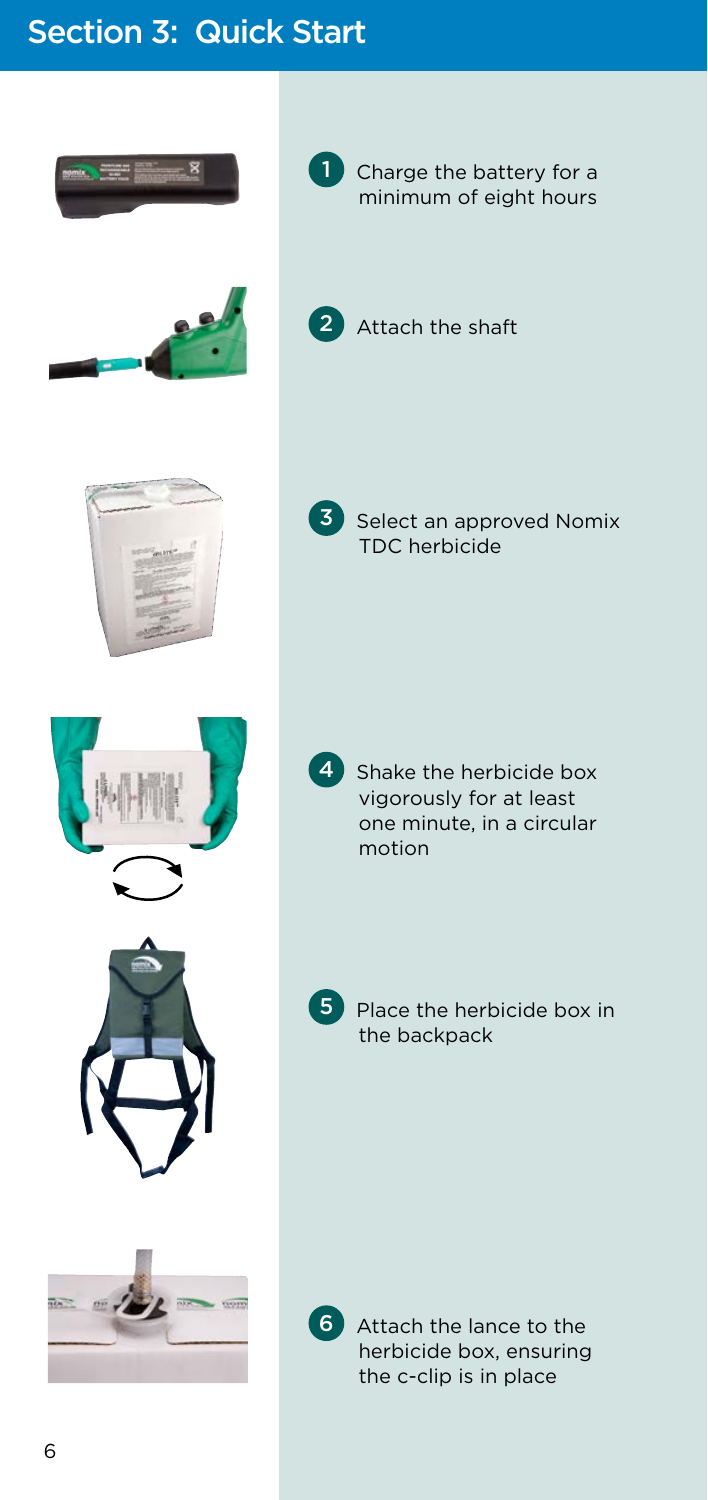



**7** Prime your Frontline Classic

8 Before calibrating the Frontline Classic you will need to select a disc. Do not attach the disc until calibration is complete

Spiral - Narrow spray

Square - Medium Spray

Serrated - Wide Spray



**9** Calibrate your Frontline Classic



10 You are ready to spray

**Please Note:** For full operator instructions, always refer to sections 5 and 6.

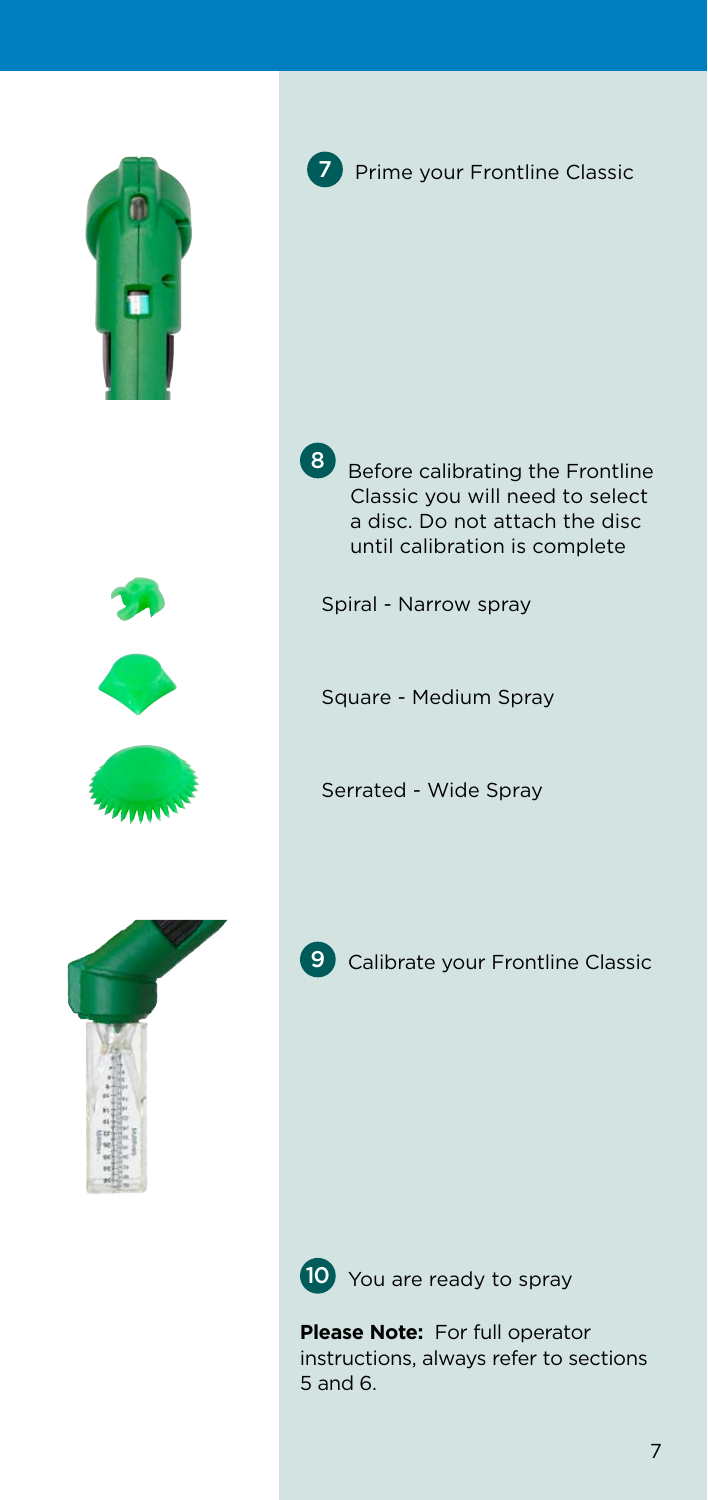





#### Battery and charger

**Please Note:** The battery must be charged before connecting it to the handset. Always connect the battery before connecting the herbicide pack.

- Plug the charger supplied into a mains outlet (do not switch on).
- Connect the battery to the charger.
- Switch the charger on at the mains supply.
- Charge the battery for a minimum of eight hours.
- The charger will monitor the battery state. Whilst charging, the red and green lights will remain on. When fully charged. the red light will go out and the green light will remain on.
- We recommend that you charge the battery after each full day's use.
- When the battery is fully charged, switch off the charger at the mains and disconnect the battery from the charger.
- Check the handset controls are in the 'OFF' position.
- Place the battery into the handset (point the handset downwards as you insert the battery).
- Close the battery compartment.
- The state of the art nickel metal hydride battery technology allows the battery to receive a part charge from a car charger, without any detrimental battery performance.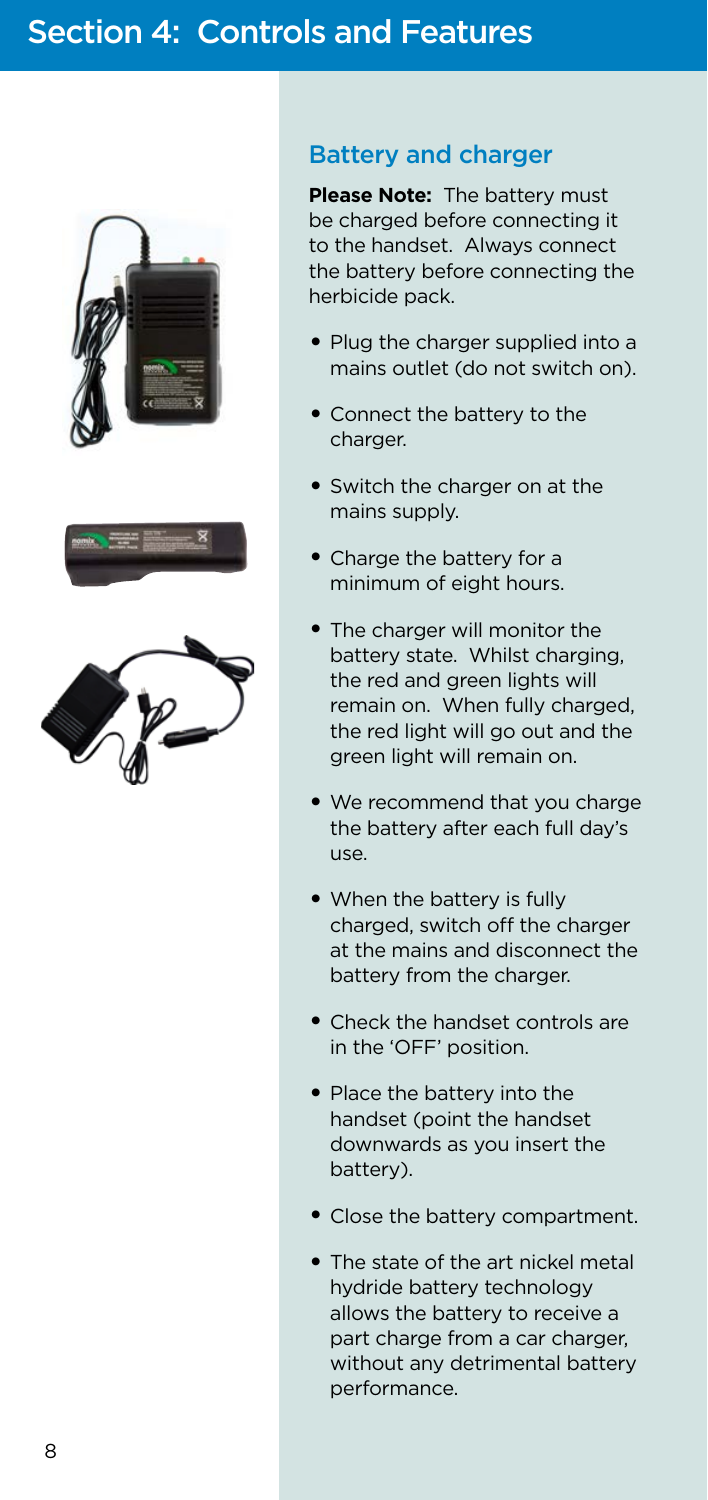





• Batteries should be fully charged prior to storage through the closed season. Store the batteries in a clean and dry environment.

### Shaft

- To insert the shaft into the handset, align the shaft connector's raised spine with the handset's receptor.
- Push the shaft completely into the handset.
- Screw the shaft nose cone fully onto the handset. Take care not to over tighten, screwing to finger-tight only.

## **Trigger**

- Press the trigger to power the lance functions and allow the chemical to flow to the spray head.
- The electronic single function (on/off) trigger mechanism ensures fast and accurate application. Press the trigger to start spraying and again to stop.

### Backpack and herbicide box

The Frontline Classic should only be used with approved Nomix TDC herbicides, carried in a Nomix backpack.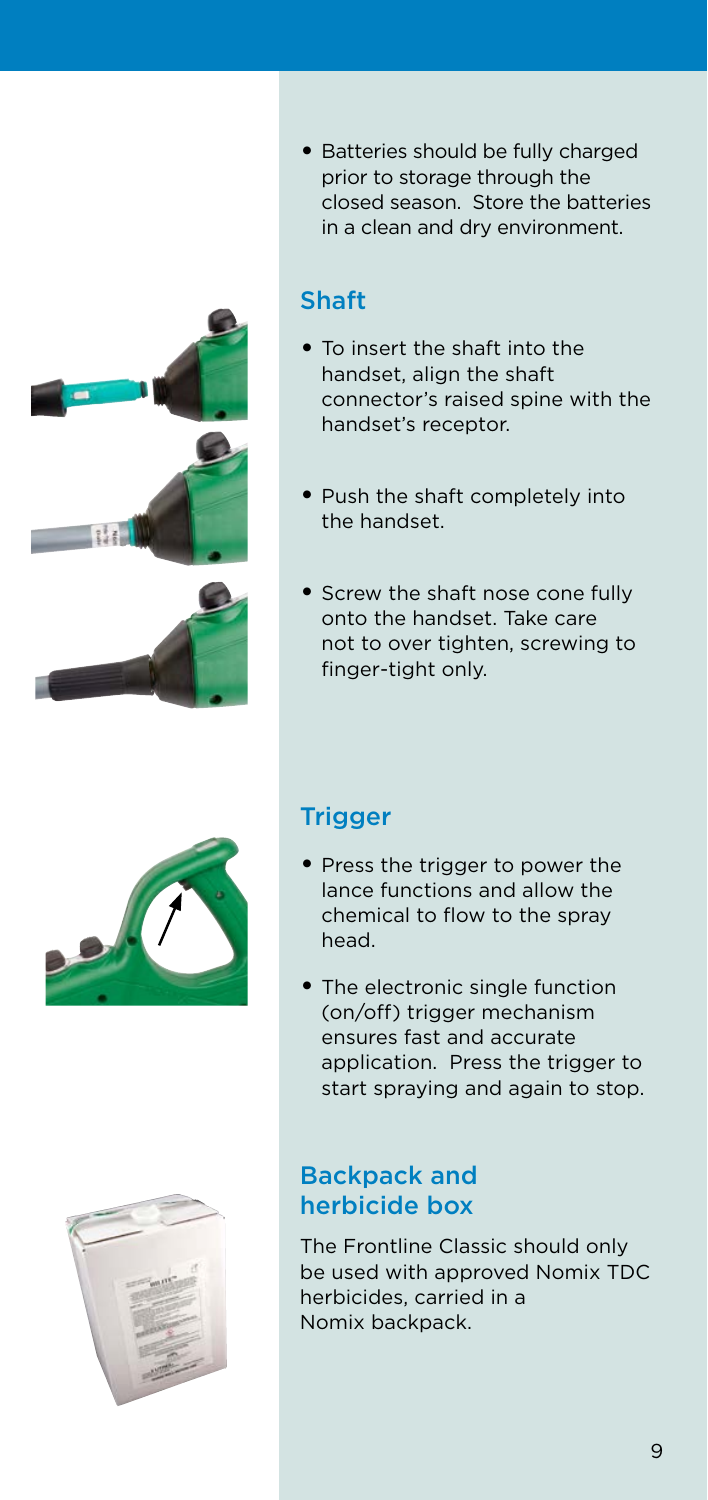



#### Pacing control

- When in the 'OFF' position, the usage clock is visible on the LCD readout for a short time.
- The calibrate position disables the motor whilst calibrating.
- The other positions are used to set the lance to beep, indicating when to step to maintain the walking pace.
- Using the pacer will ensure the most accurate application. However it is not essential for it to be switched on during operation and it can be turned to the off position if preferred.

#### Spray width control

- When in the 'OFF' position the lance will not activate, although the power is still on.
- Disc positions indicate the disc selection.
- Turn the control clockwise to increase the spray width available for the disc selected.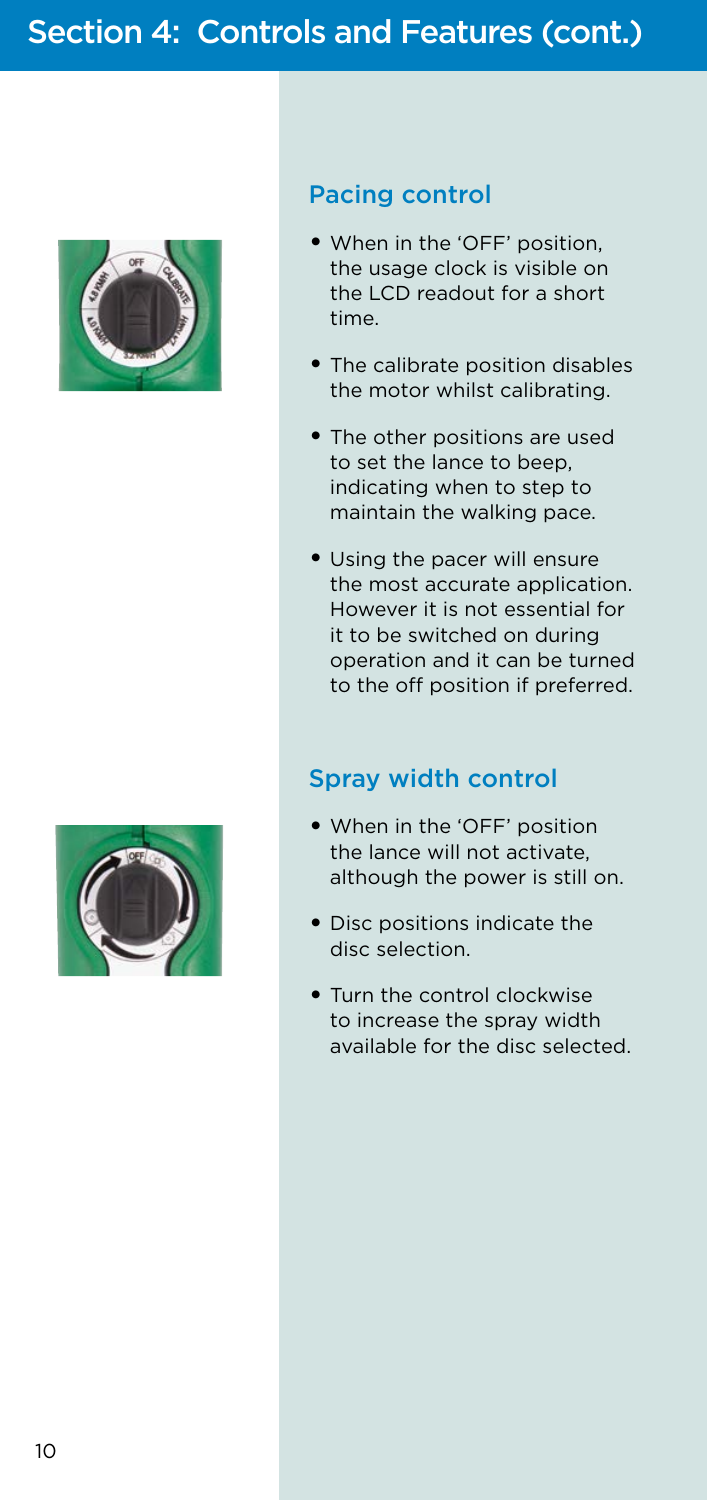



### LCD readout

The LCD readout is activated when the spray width control is set or the trigger button is pressed. Press the trigger to power the lance functions and allow chemical to flow to the spray head.

- Battery Information:
	- o The five battery segments display the amount of battery charge remaining
	- o The last two segments will flash to warn of low battery
	- o When the last segment shows as 'LO', the battery must be charged or replaced
	- o Shortly after the 'LO' reading displays, the processor will shut down and herbicide will not flow. This is a safety precaution to make sure the valve is not left in an open position.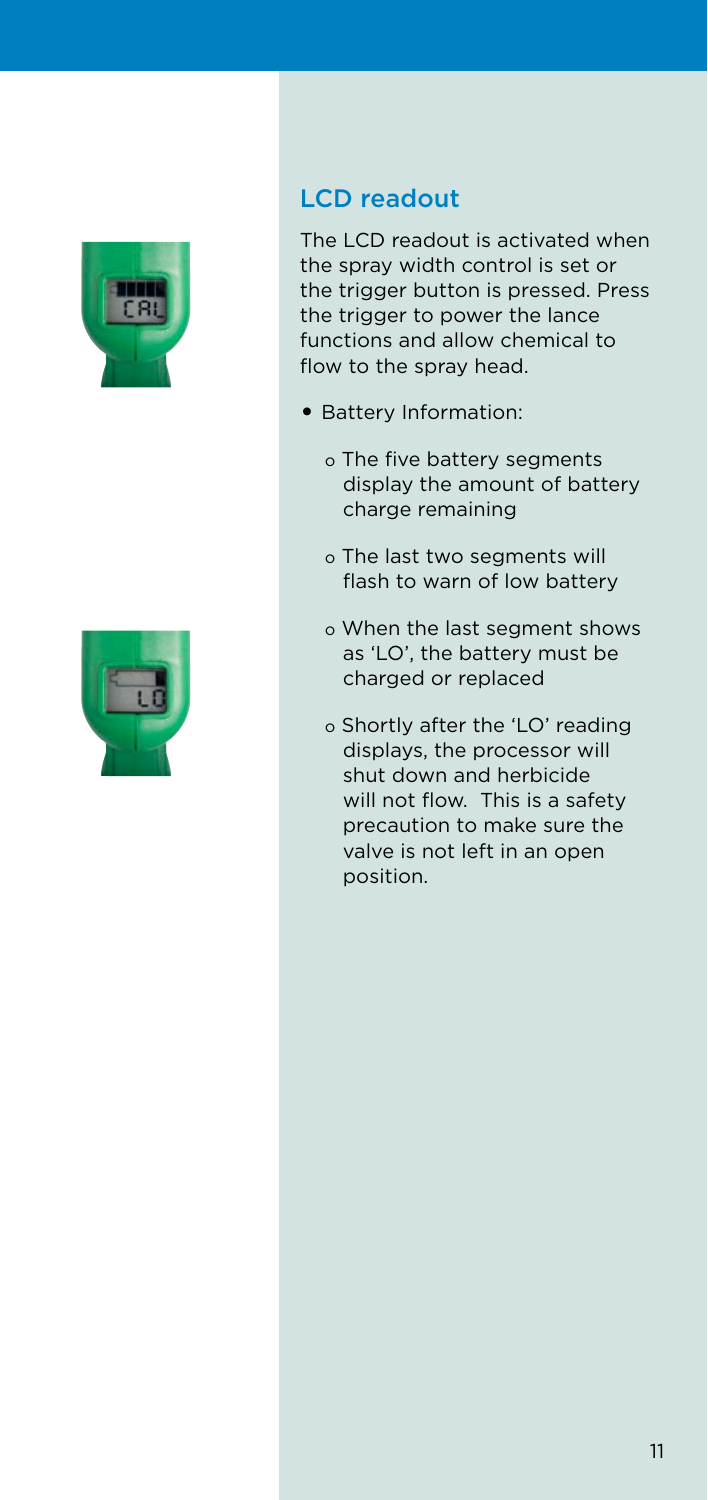#### • Clock:

- o The clock enables you to measure the hours of operation
- o To display the hours of operation, set the spray width and pacing controls to 'OFF'
- o Hours will show on the LCD readout for approximately 3 seconds
- o The clock is activated when the spray button is pressed
- o 'SER' will appear when a service is due

### Onboard electronics

- The onboard processor is activated when the trigger is pressed and monitors:
	- o Battery condition
	- o Valve operation
	- o Spray width control
	- o Pacer control
	- o Usage time.

#### Flow rate

- Eight settings (A-G and Prime) on the flow rate control regulate the chemical flow.
- The flow rate window shows the chemical flowing to the spray head.
- Always refer to the herbicide label for the correct flow rate setting.



 $2414$ 

12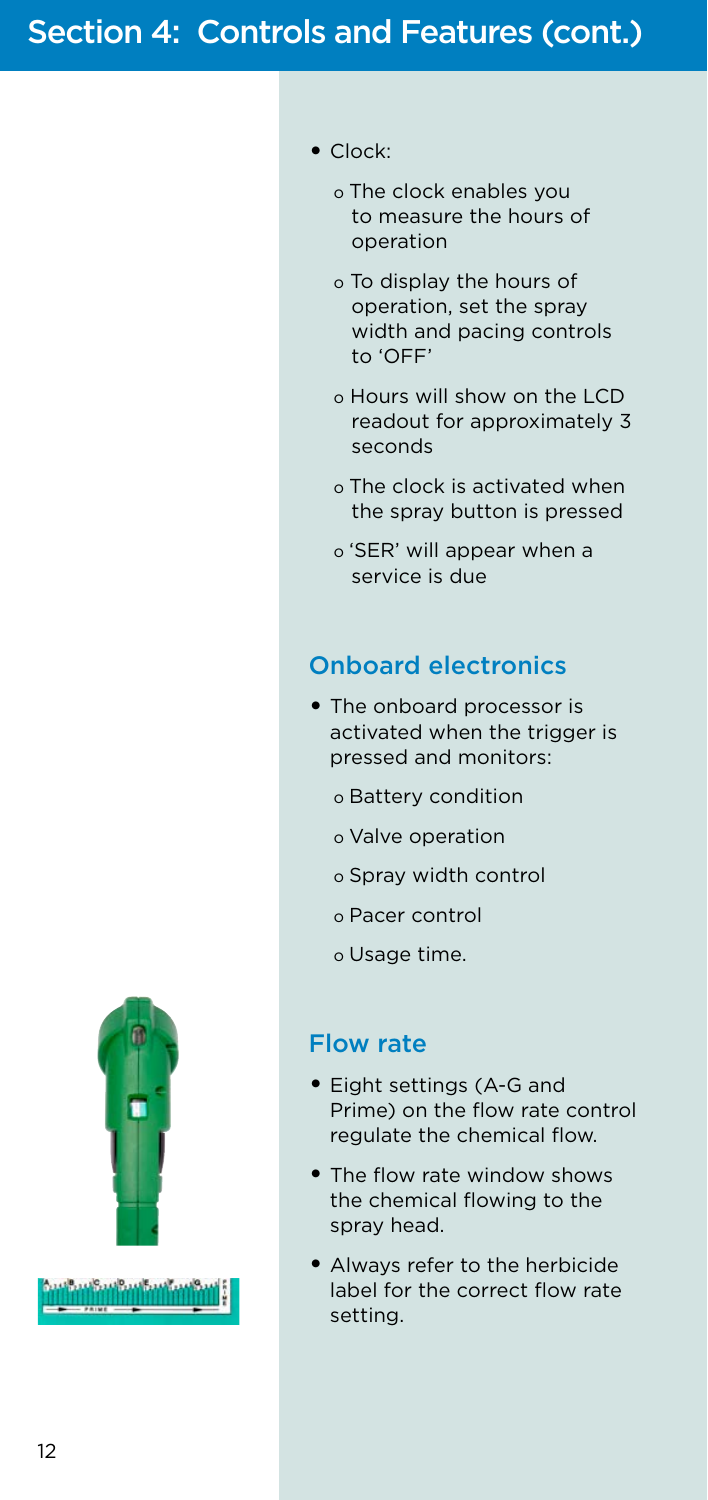#### Personal Protective Equipment (PPE)

The minimum PPE recommended for use is:

- Coveralls
- Suitable protective gloves
- Wellington boots.

Always refer to the herbicide product label for the recommended PPE.

### Inserting the battery

• Check the handset controls are in the 'OFF' position.



• Place the fully charged battery into handset (pointing the handset downwards as you insert the battery).



• Close the battery compartment.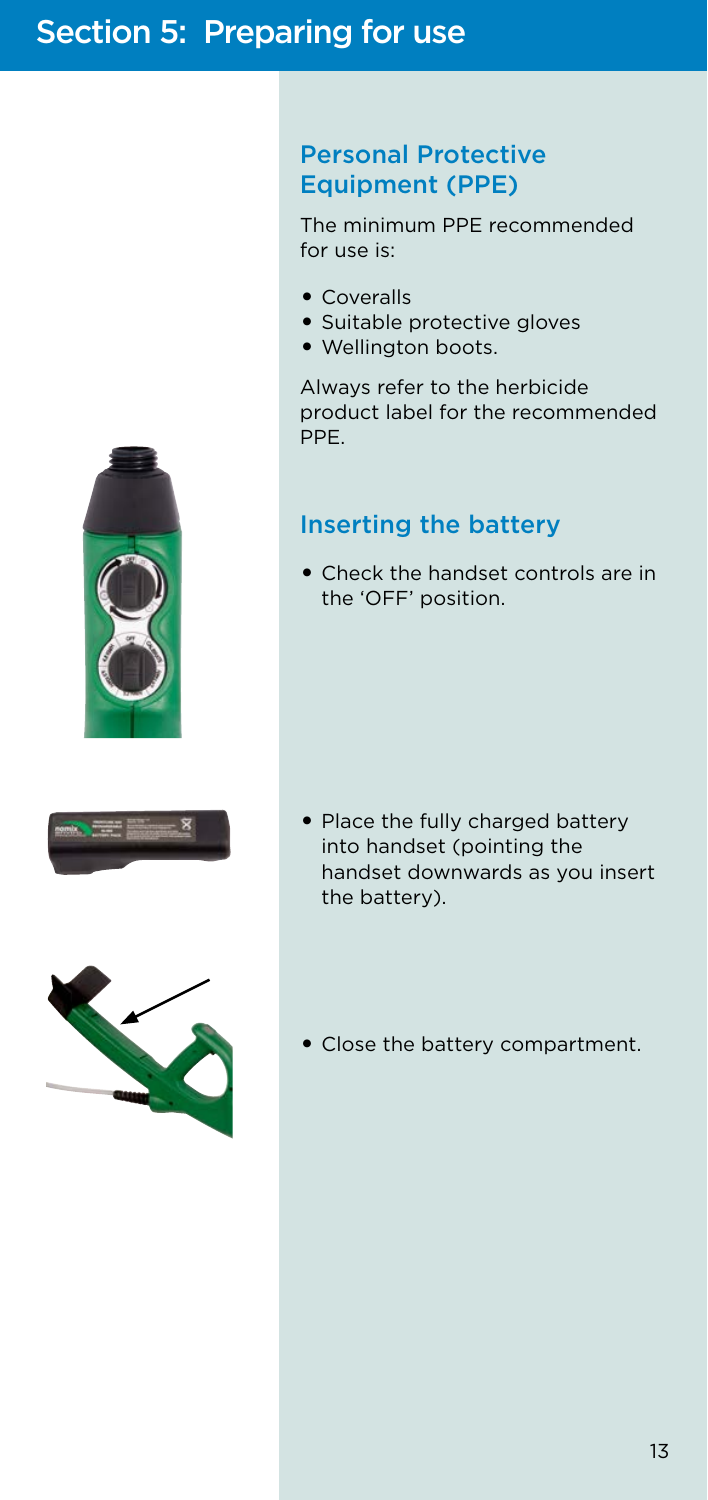



#### Connecting the herbicide box to the lance

- Select an approved TDC herbicide.
- Read the label for full product information and application rates.
- Shake the herbicide box vigorously for at least one minute in a circular motion.
- Place the herbicide box in the backpack with the bung positioned facing down and fasten the pack clips.
- Return the backpack to an upright position.
- Remove the bung stopper.
- Line the feed tube connector up with the bung, placing your fingers underneath the bung and pushing the connector in with your thumbs. The bung will then be pierced.
- IMPORTANT: Ensure that the c-clip fits securely over all three flanges as shown. The connector could pull out if it is not fitted correctly.
- Position the backpack comfortably on your back and adjust straps as required.

#### Priming

ALWAYS PRIME THE LANCE BEFORE USE

Priming fills the lance with herbicide and removes air bubbles, which could interrupt the chemical flow or cause the lance to drip.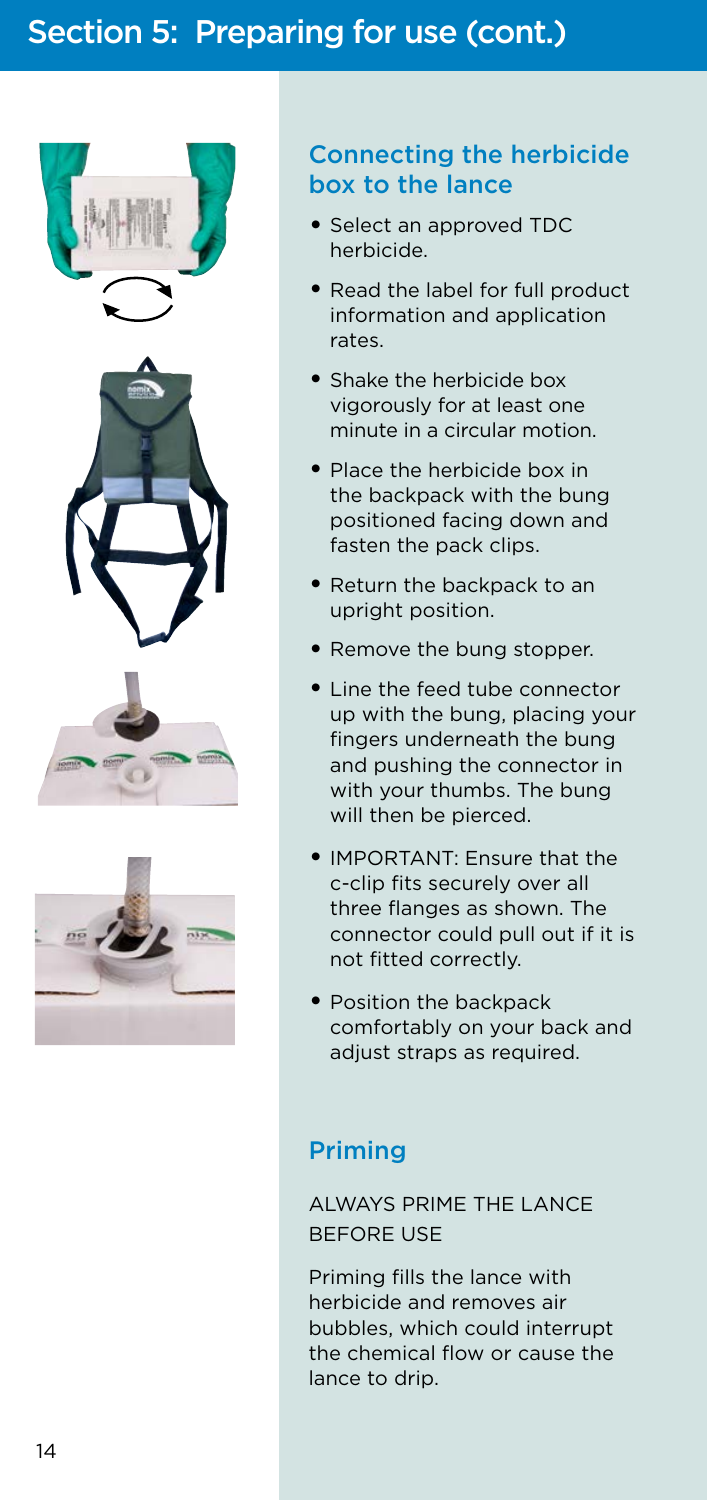



- Ensure there is no disc attached. If a disc is present, remove it using the disc ejector tool.
- Turn the spray width control to the 'OFF' position.
- Turn the pacer control to the calibrate position.
- Set the flow rate indicator to 'Prime'.
- Push the calibration cup on to the spray head.
- Press the trigger 'on'.
- Wait up to 20 seconds for herbicide to appear in the flow rate window.
- Press the trigger 'off'.
- Press the trigger 'on' and invert the lance to empty the calibration cup.
- Press the trigger 'off' when the calibration cup is empty.



#### Selecting a disc

Select a disc using the following table. Before connecting the disc, you must carry out the full calibration procedure on pages 16 & 17.

| <b>Disc</b> | <b>Spray Width</b>             | Recommended areas of use                              |
|-------------|--------------------------------|-------------------------------------------------------|
| Spiral      | 15cm - 30cm<br>$(6" - 12")$    | Spot treatment, narrow<br>trim and edge work          |
| Square      | $30cm - 75cm$<br>$(12" - 30")$ | Trim and edge work, spot<br>treatment and fence lines |
| Serrated    | 75cm - 100cm<br>$(30" - 40")$  | Broadcast spraying                                    |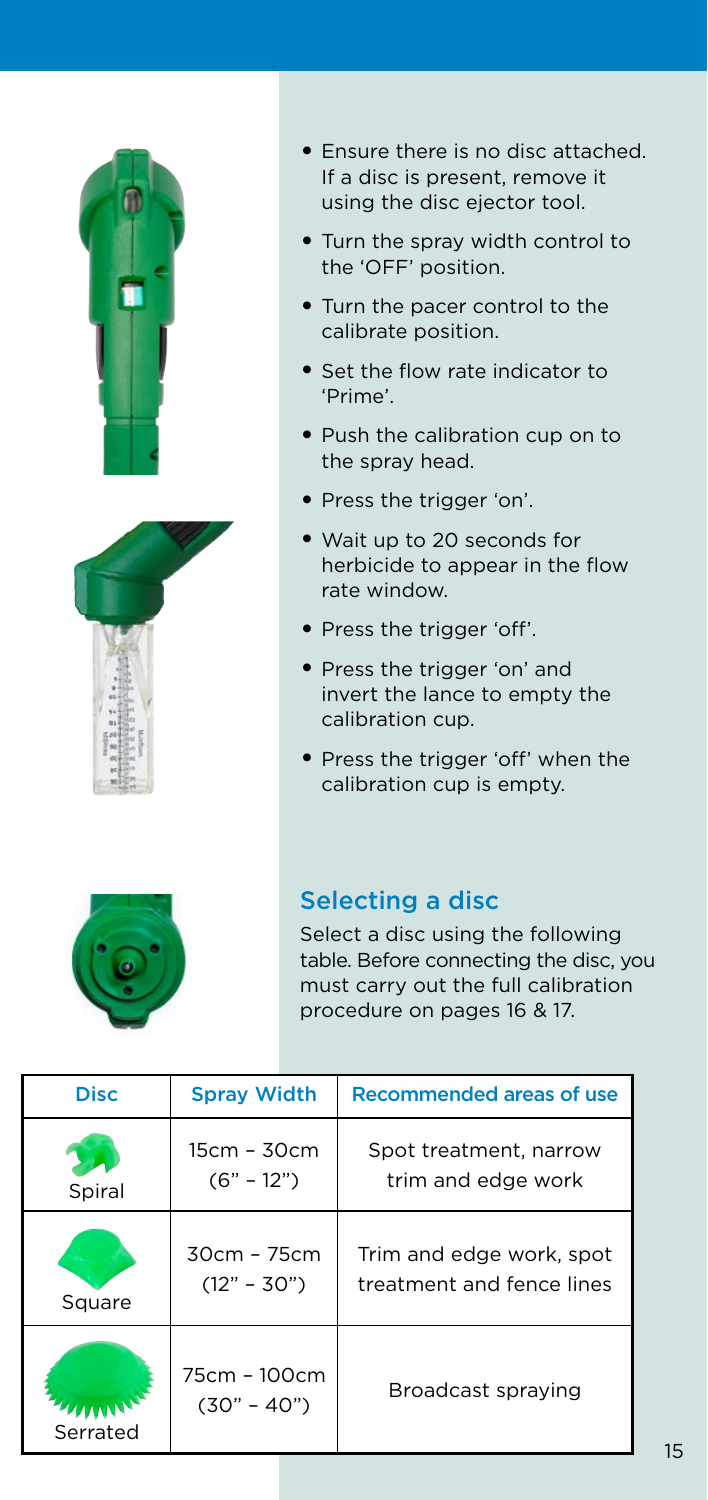



#### **Calibrating**

The Operator should carry out a full calibration procedure according to the corresponding product label. This should take account of:

• **Walking Speed:** This should be accurately measured. The Pacing Control on the applicator will assist with determining accurate walking speed.

Walking speed can be accurately determined using the following formula:

360 / time taken to walk 100m (seconds) = Walking Speed (kph)

- **Product Application Rate:** This can be found on the product label and will be the correct approved rate for the product and situation concerned.
- **Spray Width:** This will be dependent on disc selection, disc speed and height.
- **Flow Rate:** This is the rate of herbicide flow through the applicator, and is measured using the **Calibration Cup**.

The correct Flow Rate for the herbicide can be calculated using the following formula:

**Walking Speed (kph) x Product Application Rate (l/ha) x Spray Width (cm) / 120 = Flow Rate (ml/30secs).**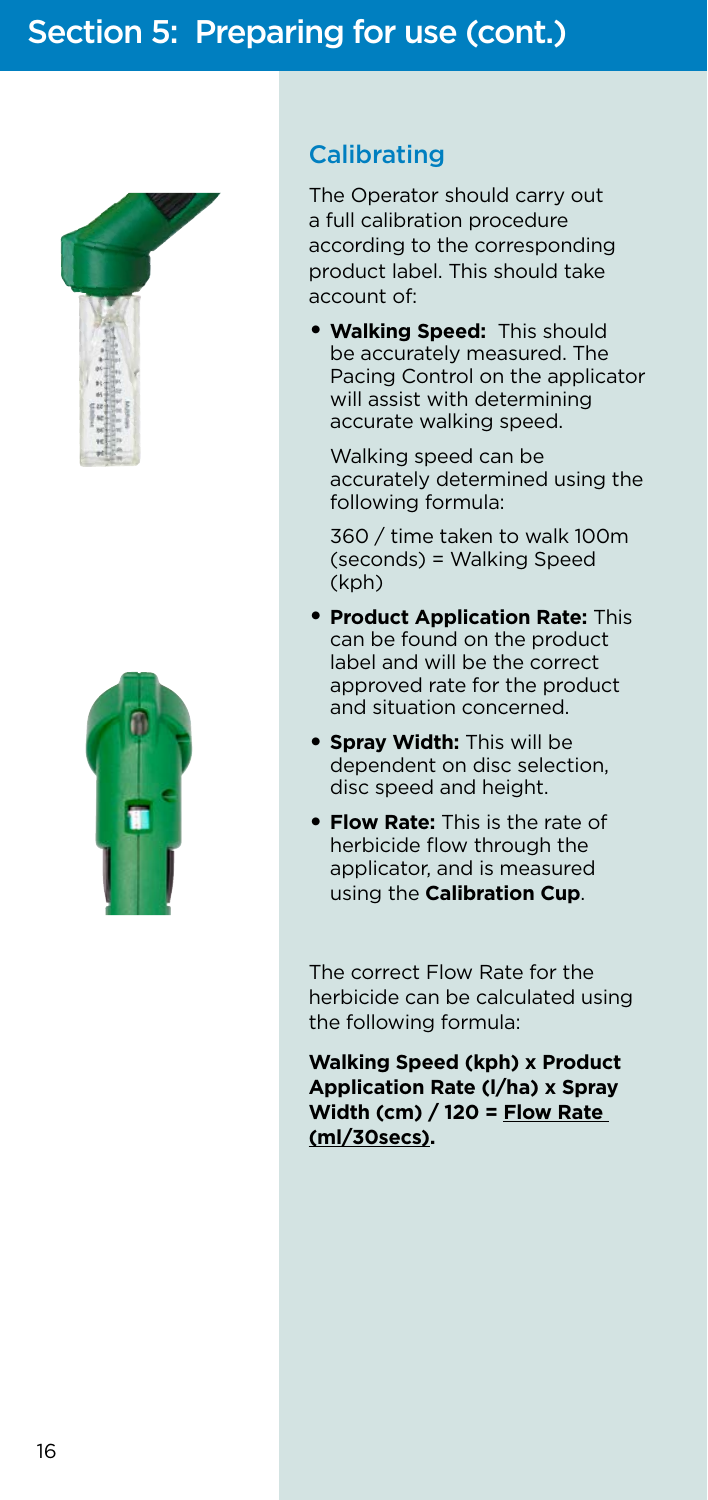#### Example:

*For a walking speed of 3.2 kph, product application rate 10 litres per hectare, spray width of 60cm:*

#### **3.2 x 10 x 60 / 120 = 16 ml/30 seconds**

The product label will give a guide as to the best applicator settings to be used, in order to achieve the correct **flow rate**, as determined by the above formula. However, the flow rate **must** be measured using the **Calibration Cup** (having measured **walking speed** and **spray width**) and the applicator adjusted as necessary, to achieve the approved application rate.

#### Connecting the disc

Once calibration is complete, connect the disc to the head of the lance by placing it onto the spindle and pushing it until secure.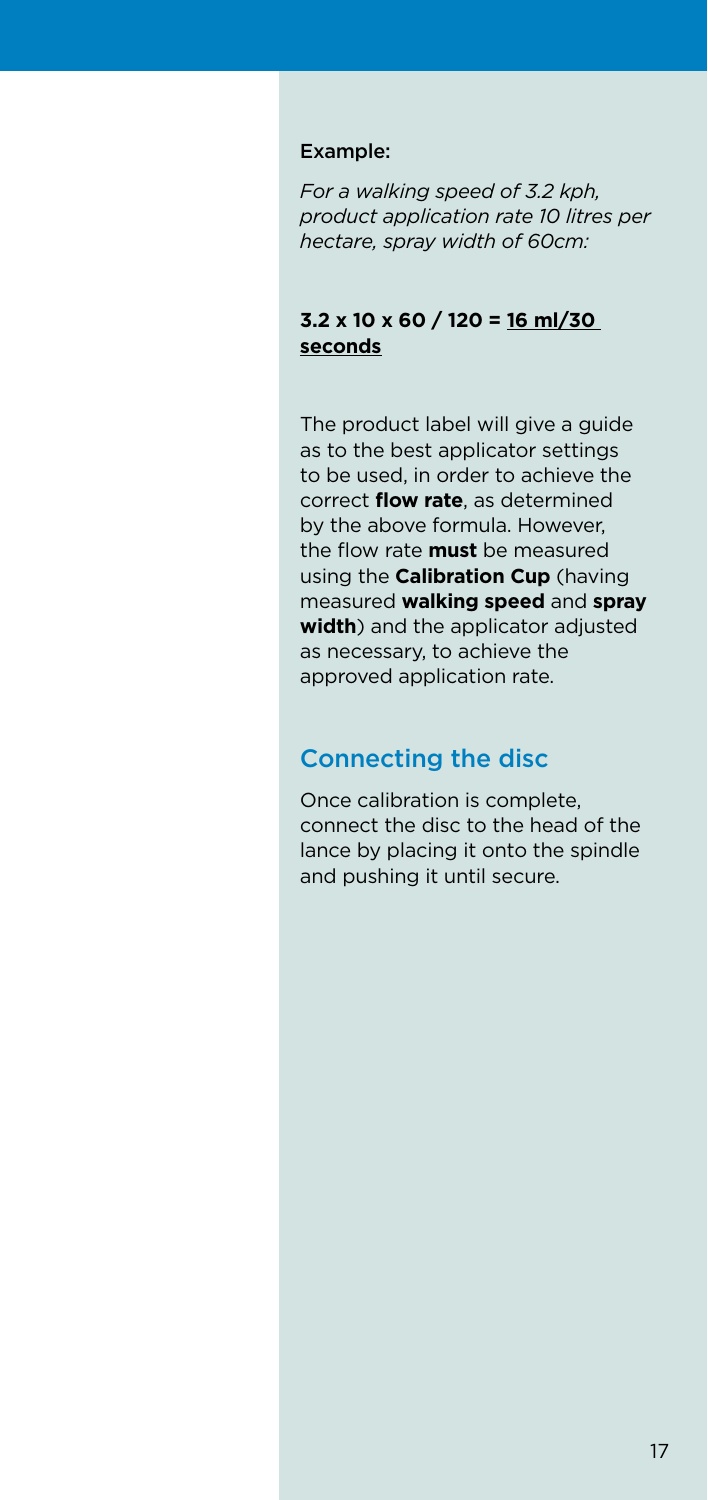# Section 6: Operating



#### **Spraving**

- Hold the lance in a comfortable operating position.
- Set the spray width control to the required disc setting.
- Set the pacing control to your desired walking speed.
- Press the trigger to begin spraying.
- Press again to stop spraying.
- Always clean the lance at the end of a day's use. (Refer to section 7).

### Avoiding Spray Drift

The Frontline Classic produces uniform droplets and significantly reduces spray drift. However, care should always be taken to avoid drift, particularly when using wider spray width settings. If the spray pattern is being affected by wind, do not spray until the wind drops.

### Optimum Spray Pattern

Just a few drops of Nomix TDC herbicide will control weeds. This is the optimum spray pattern.

- Under applied.
- Optimum spray pattern.
- Over applied.

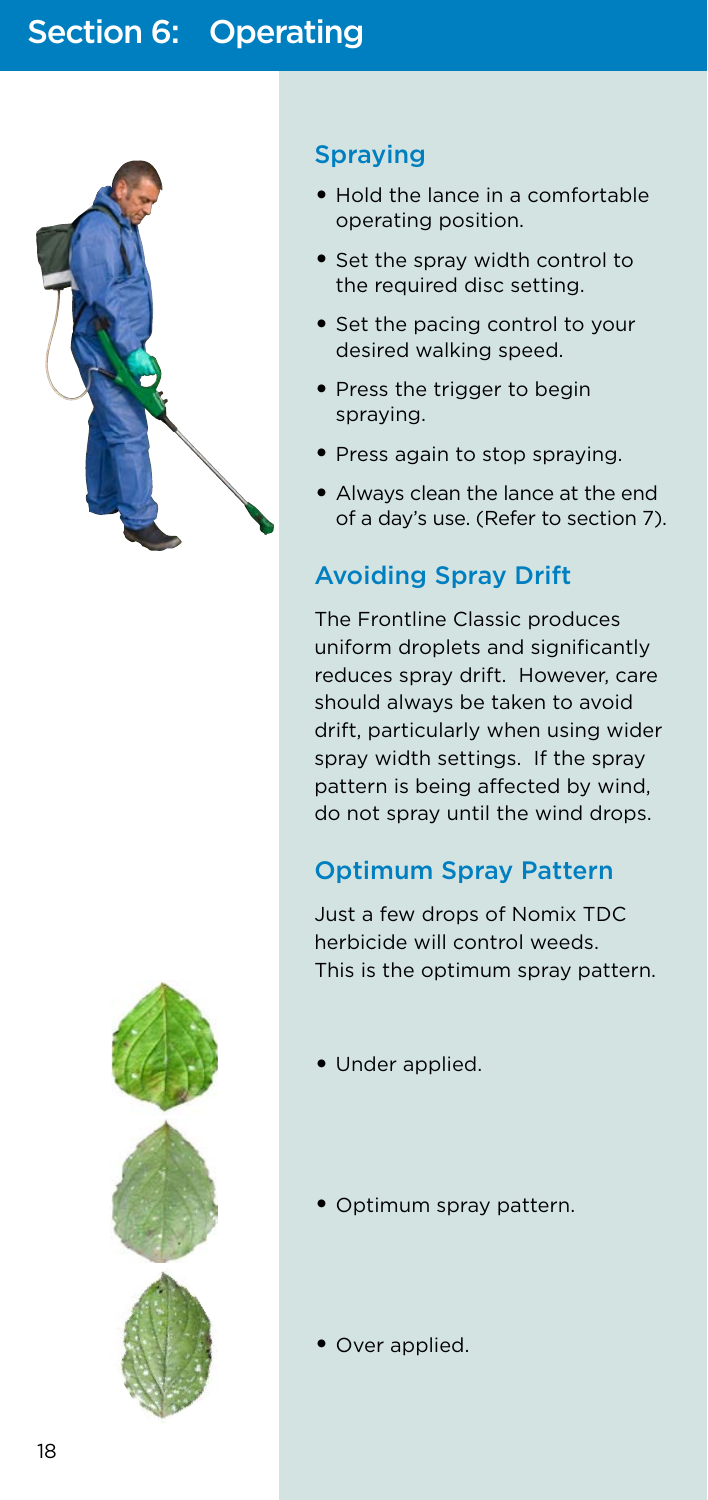## Section 7: Cleaning

**Please Note:** You MUST clean the Frontline Classic at the end of each day's spraying and also before using a different herbicide. The ONLY way to clean the lance is with specially formulated Nomix Universal Cleaner.

Always refer to the Code of Practice for full instructions on the cleaning of herbicide application equipment.

- Switch the spray width control to the 'OFF' position.
- Place the backpack on the ground and hold the lance up.
- Press the trigger to allow the herbicide to drain back into the box.
- Once all the herbicide is drained. press the trigger again to stop the flow and disconnect the box.
- Remember to replace the bung cap in the herbicide box.
- Connect a box of Nomix Universal Cleaner to the lance.

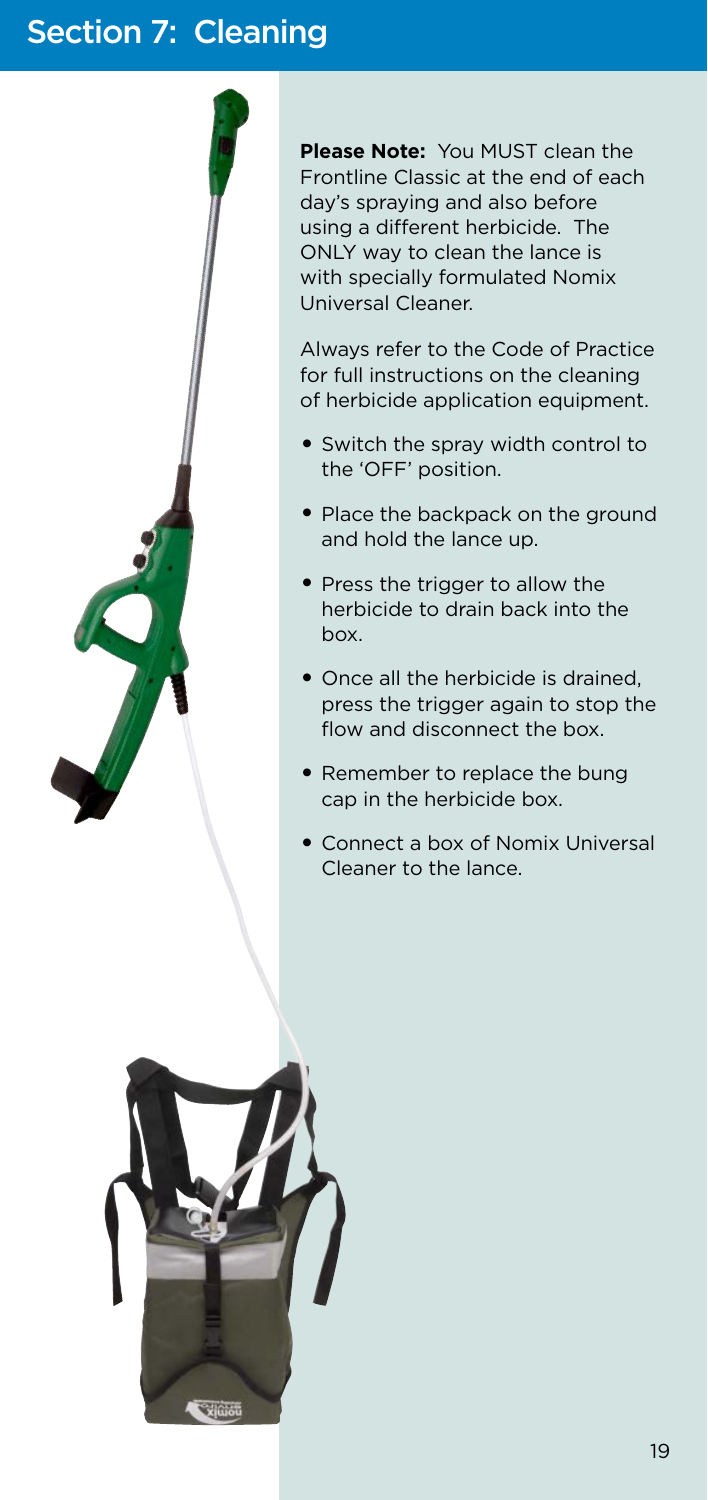- Run cleaner through the lance with the settings in the Prime position until liquid runs clear. Spray on an approved site or collect the liquid for disposal. DO NOT allow contaminated cleaner to drain back into the cleaner pack.
- Disconnect the cleaner box from the lance.
- Press the trigger to empty the lance of cleaner. When the flow stops, press the trigger again.
- Wipe any herbicide residue from the spray head with a paper towel and dispose of safely.
- DO NOT forget to recharge the battery.

THE LANCE WILL CONTAIN HERBICIDE UNTIL CLEANED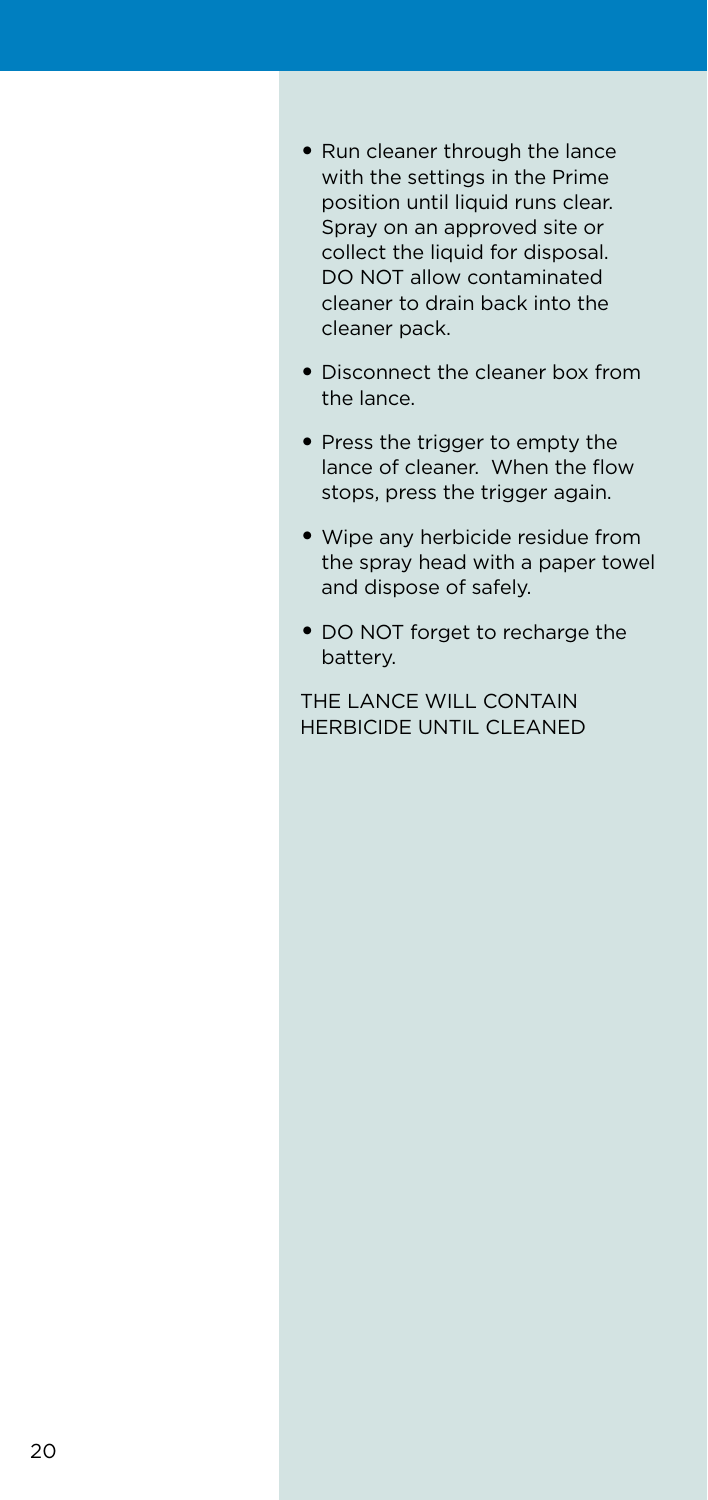## Section 8: Storing

- Always clean the lance before storing and disconnect the cleaner pack.
- Remove the disc using the disc ejector tool.
- Store the herbicide box upright. with the bung stopper in place. Avoid freezing or high temperatures.
- Keep out of the reach of children.
- Do not store other objects on top of the lance.
- To help prolong the life of the lance, store it with the spray head pointing downwards. Use WD40 on the spray head for winter period dormancy.
- The lance may be wiped over but DO NOT immerse the spray head in water.
- The batteries should be fully charged before storing. Store the batteries in a clean dry environment.
- An applicator carry case is available for purchase from Nomix Enviro.

Nomix Enviro recommends that this equipment is serviced annually. Where possible, servicing should be completed at the end of the spraying season.

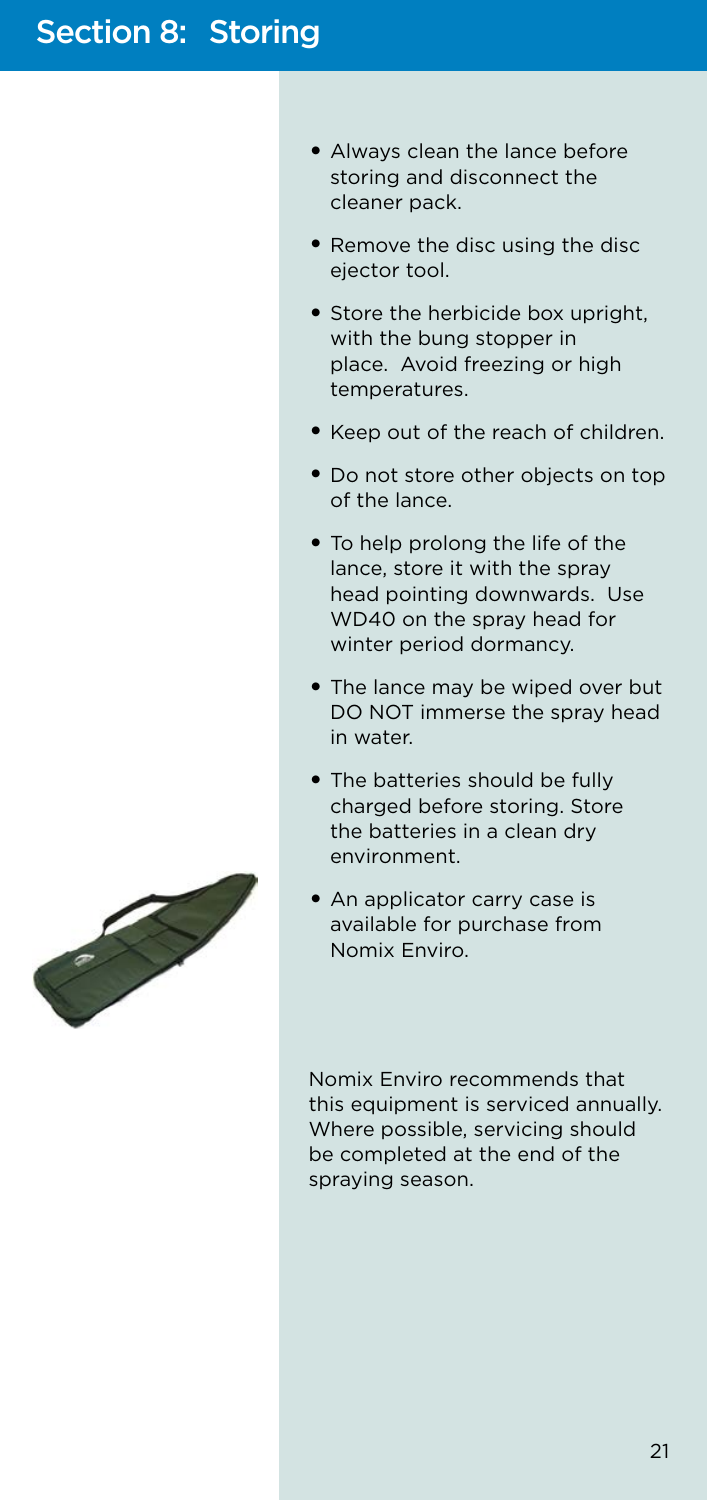## Section 9: Safety Tips

- Always wear suitable PPE. (See product label for full details).
- NEVER press the trigger when the spray head is near your face.
- If a leak occurs on any part of the lance, STOP spraying immediately. Then dispose of the herbicide as directed on the product label and inform Nomix Enviro.
- Always make sure the spray width control is in the 'OFF' position before draining chemical back into the herbicide box.
- Take care not to spill herbicide. Always test the Frontline Classic in a bunded area or on waste ground, away from ponds, drains, streams and ditches.
- Always follow the instructions in this manual.

#### ALWAYS READ THE LABEL

USE PESTICIDES SAFELY

Users must be competent to apply products safely and when using pesticides, by law, hold an appropriate certificate of competence, such as City & Guilds (NPTC) PA awards. In addition to 0216-49 (PA1), operators should hold 0216 -54-151 Land (PA6A), and for aquatic areas 0216-54-152 Aquatic (PA6AW).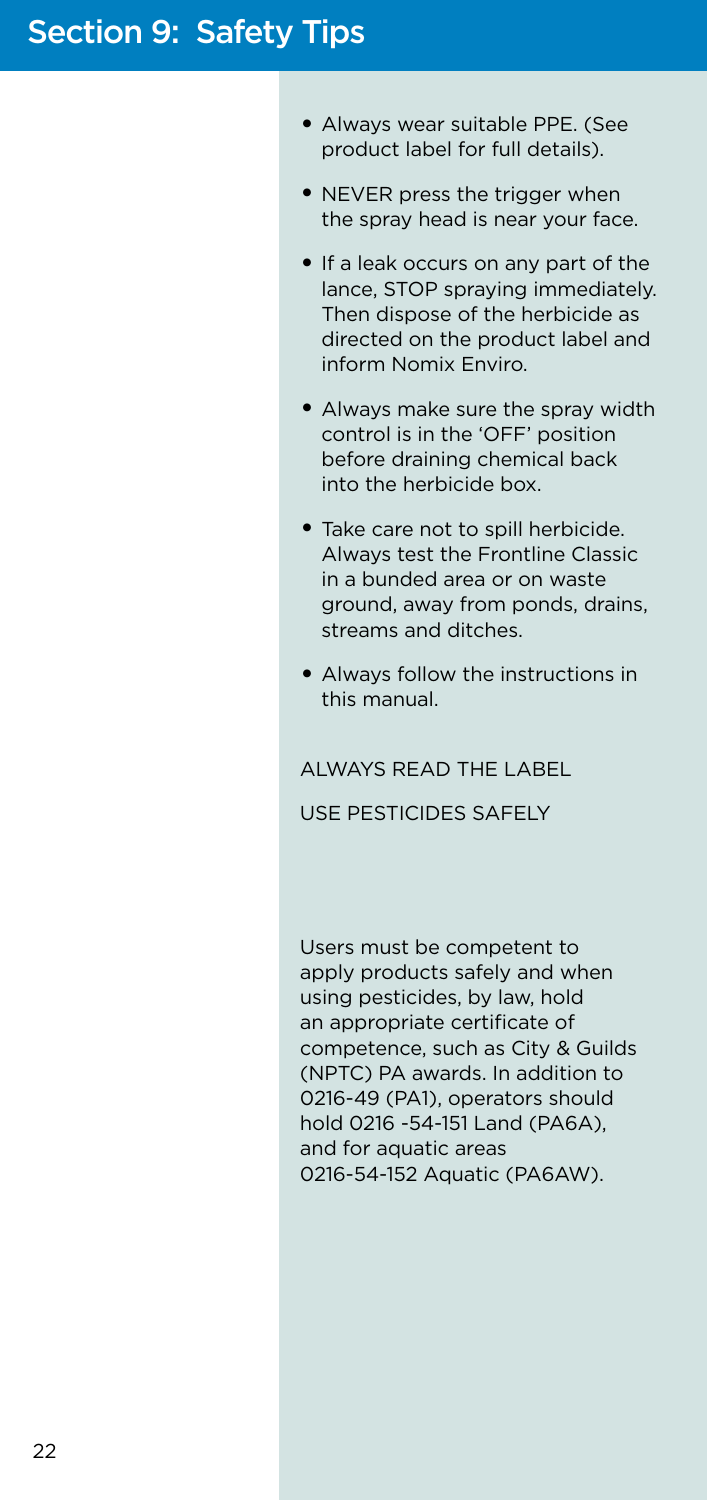## Section 10: Troubleshooting

| <b>Symptom</b>                                               | <b>Potential Problem</b>                                                          | <b>Solution</b>                                                                                                                                           |
|--------------------------------------------------------------|-----------------------------------------------------------------------------------|-----------------------------------------------------------------------------------------------------------------------------------------------------------|
| <b>Head drips</b><br>when lance<br>is in the off<br>position | • Air bubble in the lance<br>• Valve sticking open                                | • Reprime lance<br>• Contact Nomix<br>Enviro                                                                                                              |
| <b>Head drips</b><br>when lance<br>is in use                 | • Disc not fitted<br>• Disc not spinning<br>• Too much herbicide<br>reaching disc | • Refit disc<br>• Make sure battery<br>is charged<br>• Recalibrate                                                                                        |
| No beeper<br>sound                                           | • Low battery<br>• Pacer switched off<br>• Mechanism failure                      | • Charge battery<br>• Switch pacer on<br>• Contact Nomix<br>Fnviro                                                                                        |
| Disc will not<br>turn                                        | • Battery not connected<br>• Battery not charged<br>• Motor problem               | • Connect battery<br>• Charge battery<br>• Contact Nomix<br>Enviro                                                                                        |
| No or low<br>herbicide<br>flow                               | • Valve/inline hose<br>blocked with dried<br>chemical<br>• Thick herbicide        | • Set head to Prime<br>and follow cleaning<br>procedure<br>• Follow cleaning<br>procedure and<br>shake herbicide<br>pack for a<br>minimum of 2<br>minutes |
| <b>Debris</b><br>around disc                                 | • Requires cleaning                                                               | • Remove disc using<br>disc ejector tool,<br>check alignment,<br>clean and replace                                                                        |
| Spray disc<br>does not fit                                   | · Disc damaged                                                                    | • Replace with new<br>disc                                                                                                                                |

Read the instruction manual and herbicide label carefully before using the Frontline Classic.

**Please Note:** Nomix Enviro reserves the right to change specifications and availability without notice. Limits on warranties and liabilities as well as necessary cautions are on the product labels. Nomix and Nomix Enviro are trademarks of Frontier Agriculture Ltd.

For further information contact Nomix Enviro on 01264 388050.